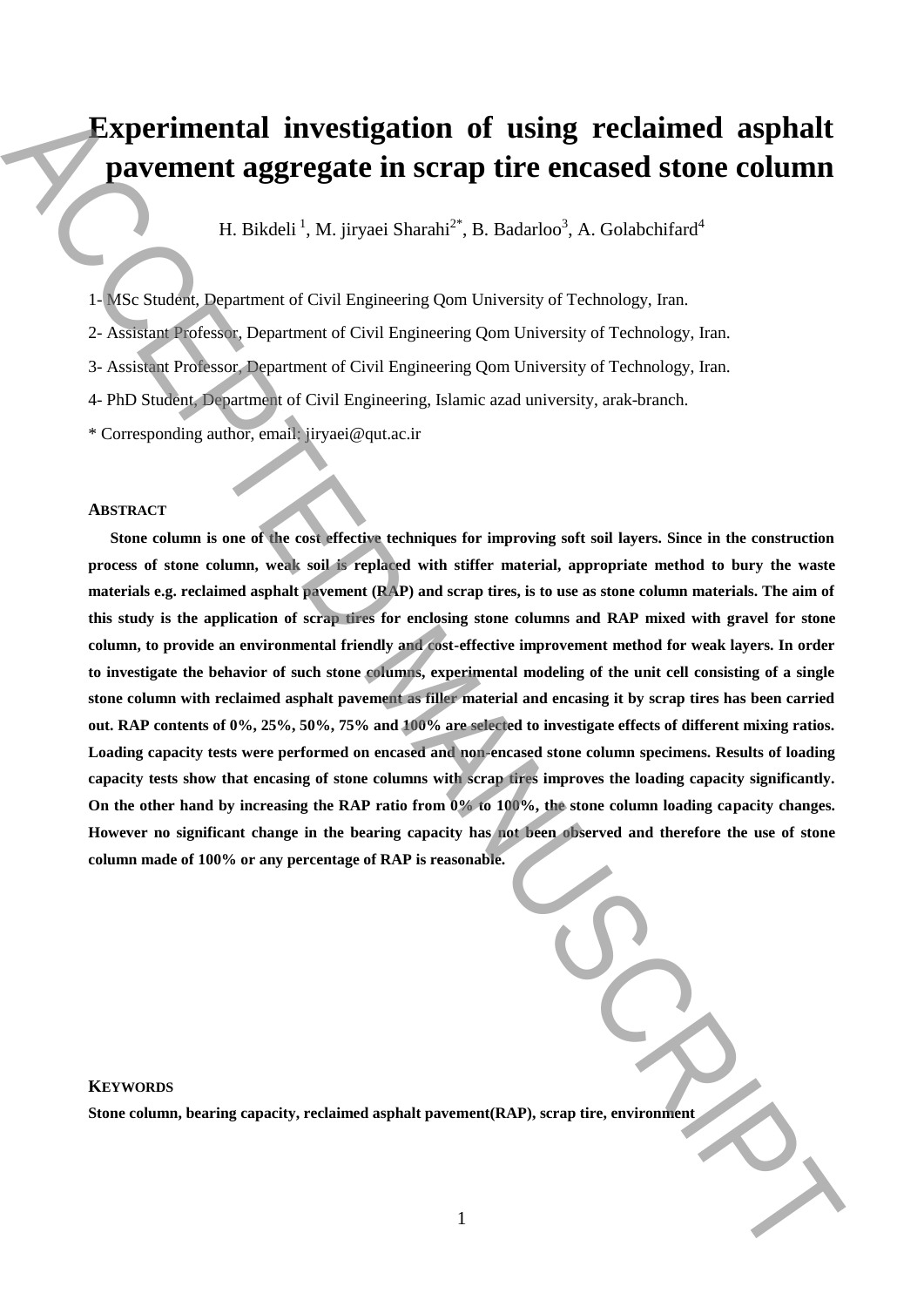# **1. Introduction**

In recent years, environmental problems resulting from the disposal of scrap tires have become a global issue and the necessity of reusing them in new application has increased. Geotechnical engineering has a great potential to reuse these materials [1].

On the other hand due to breakdown of asphalt surfaces, in many cases, these materials are scratched off the road surface and stored around the road, therefore significant area of valuable lands will be occupied by these materials. Using reclaimed asphalt pavement (RAP) instead of clean gravel is a sustainable solution to reduce environmental concerns of natural resource limitations and waste recycling.

Stone column is one of the cost effective soil improvement techniques, in which usually 15-35% of weak soil is replaced by natural aggregates [2]. The stone columns increase the bearing capacity of the soft soil and reduce its settlement [3]. a stone column ultimately fails under the bulging if it has a length-todiameter ratio greater than 3 [4]. Debnath and Dey by using geotextile sheets as reinforces on the entire length of the stone column, indicated that geotextile reinforce increases the bearing capacity of the stone column and reduces the bulging effect [5].

A suitable way to bury waste materials is to use them instead of natural aggregates of stone columns. Bottom ash [6] and tire shreds [7] are materials that have been used as a subtitute for stone column aggregates.

In this study, a series of unit cell tests have been carried out to investigate the effects of replacing stone column aggregates with RAP aggregates and using tires as encasing elements, on load–settlement characteristics of stone columns.

#### **2. Experimental Program**

In this investigation a cylindrical tank with a diameter of 228 mm, height of 330 mm was used for unit cell construction and a rigid steel plate with a diameter of 220 mm and a thickness of 20 mm was used as loading plate.

RAP contents of 0%, 25%, 50%, 75% and 100% are selected to investigate effects of different mixing ratios. Each sample is named RAPX where X represents the percentage of RAP in the sample. Prepared aggregate samples are shown in Figure 1.

11 unit cell loading capacity tests including 1 unreinforced clay loading test, 5 non-encased and 5 tireencased stone column loading tests with different mixing ratio of aggregates were carried out. Thin walled, open-ended steel pipe with outer diameter of 78 mm and wall thickness of 0.7 mm was used for nonencased stone column construction. For the construction of the tire-encased stone column, instead of using the pipe, the space needed to pour the aggregates, was created by placing the tires on each other. The plan view of a tire-encased and non-encased stone column is shown in Figure 2.



**Figure 1. Prepared aggregate samples**



**Figure 2. Plan view of unit cell: (a) tire-encased stone column; (b) non-encased stone column**

A proving ring with a capacity of 30 kN was used to load unit cell. The load was applied at a constant strain rate of 1 mm/min. Each loading test was stopped at 32 mm displacement and load was read at every 1 mm displacement.

## **3. Results and discussion**

Factor of improvement is defined as ratio of the ultimate loading capacity of the stone column with RAP aggregates to the bearing capacity of the non-encased stone column with natural aggregates, RAP0 [1]. Table 1 shows the factor of improvement of all samples. In this table, the letter E beside the symbol represents the encased sample.

Regardless of whether or not the stone column is tire-encased, the sample with 25% RAP content has a higher factor of improvement than other mixing ratios.